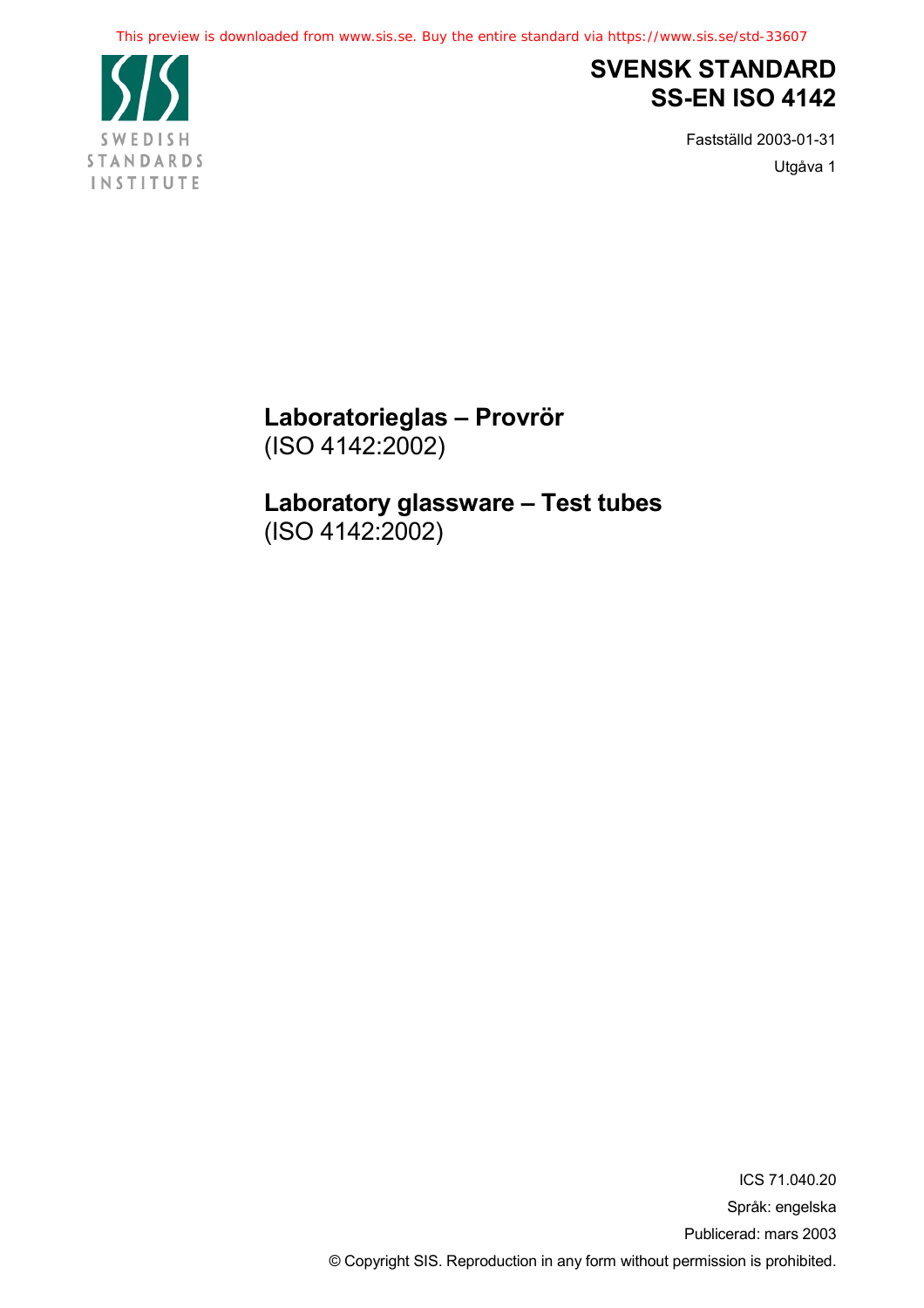Europastandarden EN ISO 4142:2002 gäller som svensk standard. Detta dokument innehåller den officiella engelska versionen av EN ISO 4142:2002.

The European Standard EN ISO 4142:2002 has the status of a Swedish Standard. This document contains the official English version of EN ISO 4142:2002.

Dokumentet består av 8 sidor.

Upplysningar om **sakinnehållet** i standarden lämnas av SIS, Swedish Standards Institute, tel 08 - 555 520 00.

Standarder kan beställas hos SIS Förlag AB som även lämnar **allmänna upplysningar** om svensk och utländsk standard. *Postadress*: SIS Förlag AB, 118 80 STOCKHOLM *Telefon*: 08 - 555 523 10. *Telefax*: 08 - 555 523 11 *E-post*: sis.sales@sis.se. *Internet*: www.sis.se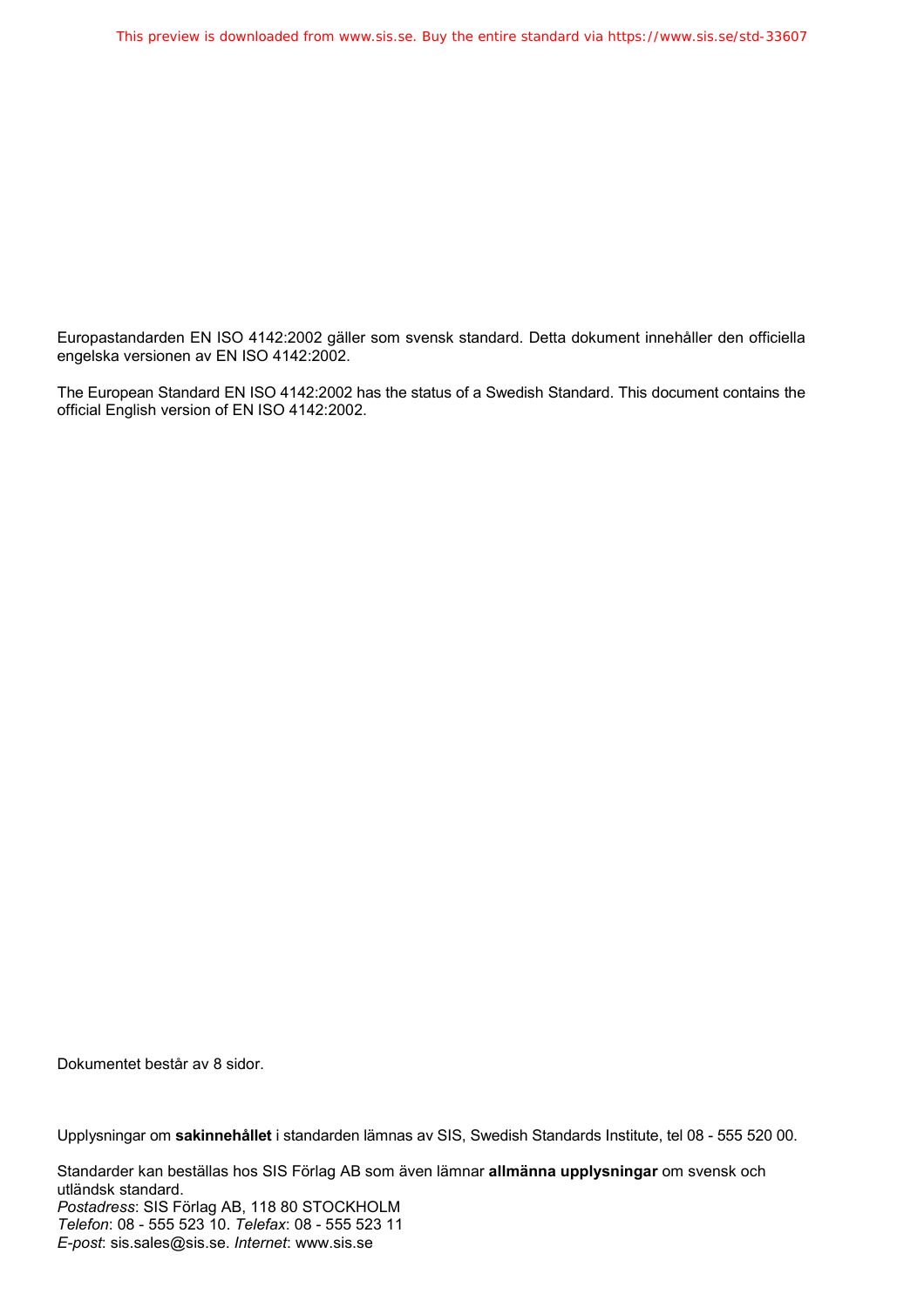# EUROPEAN STANDARD NORME EUROPÉENNE EUROPÄISCHE NORM

## **EN ISO 4142**

August 2002

ICS 71.040.20

English version

## Laboratory glassware - Test tubes (ISO 4142:2002)

Verrerie de laboratoire - Tubes à essais (ISO 4142:2002) Laborgeräte aus Glas - Reagenzgläser (ISO 4142:2002)

This European Standard was approved by CEN on 10 July 2002.

CEN members are bound to comply with the CEN/CENELEC Internal Regulations which stipulate the conditions for giving this European Standard the status of a national standard without any alteration. Up-to-date lists and bibliographical references concerning such national standards may be obtained on application to the Management Centre or to any CEN member.

This European Standard exists in three official versions (English, French, German). A version in any other language made by translation under the responsibility of a CEN member into its own language and notified to the Management Centre has the same status as the official versions.

CEN members are the national standards bodies of Austria, Belgium, Czech Republic, Denmark, Finland, France, Germany, Greece, Iceland, Ireland, Italy, Luxembourg, Malta, Netherlands, Norway, Portugal, Spain, Sweden, Switzerland and United Kingdom.



EUROPEAN COMMITTEE FOR STANDARDIZATION COMITÉ EUROPÉEN DE NORMALISATION EUROPÄISCHES KOMITEE FÜR NORMUNG

**Management Centre: rue de Stassart, 36 B-1050 Brussels**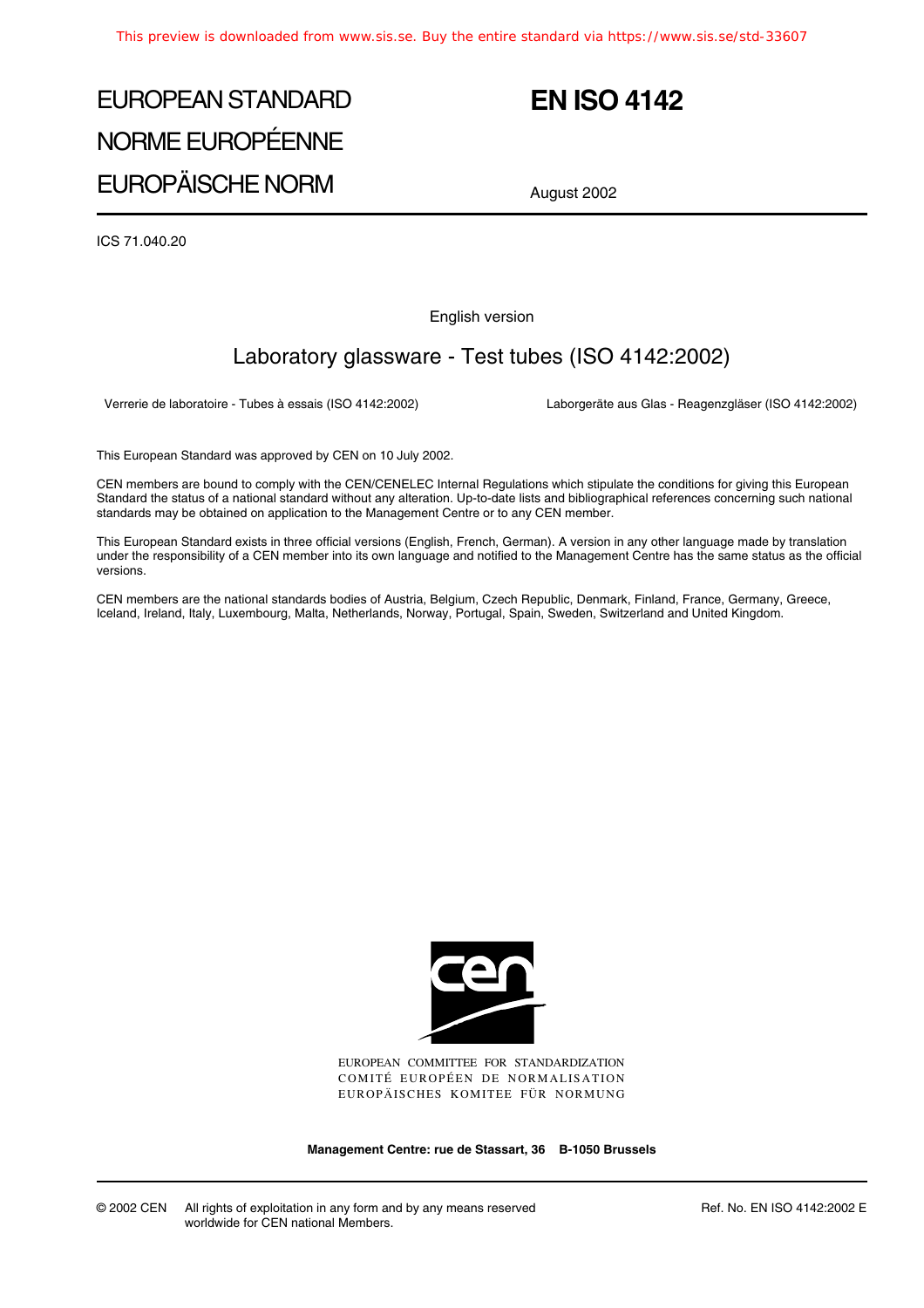### **Foreword**

This document (EN ISO 4142:2002) has been prepared by Technical Committee ISO /TC 48 "Laboratory glassware and related apparatus" in collaboration with Technical Committee CEN/TC 332 "Laboratory equipment", the secretariat of which is held by DIN.

This European Standard shall be given the status of a national standard, either by publication of an identical text or by endorsement, at the latest by February 2003, and conflicting national standards shall be withdrawn at the latest by February 2003.

According to the CEN/CENELEC Internal Regulations, the national standards organizations of the following countries are bound to implement this European Standard: Austria, Belgium, Czech Republic, Denmark, Finland, France, Germany, Greece, Iceland, Ireland, Italy, Luxembourg, Malta, Netherlands, Norway, Portugal, Spain, Sweden, Switzerland and the United Kingdom.

#### **Endorsement notice**

The text of ISO 4142:2002 has been approved by CEN as EN ISO 4142:2002 without any modifications.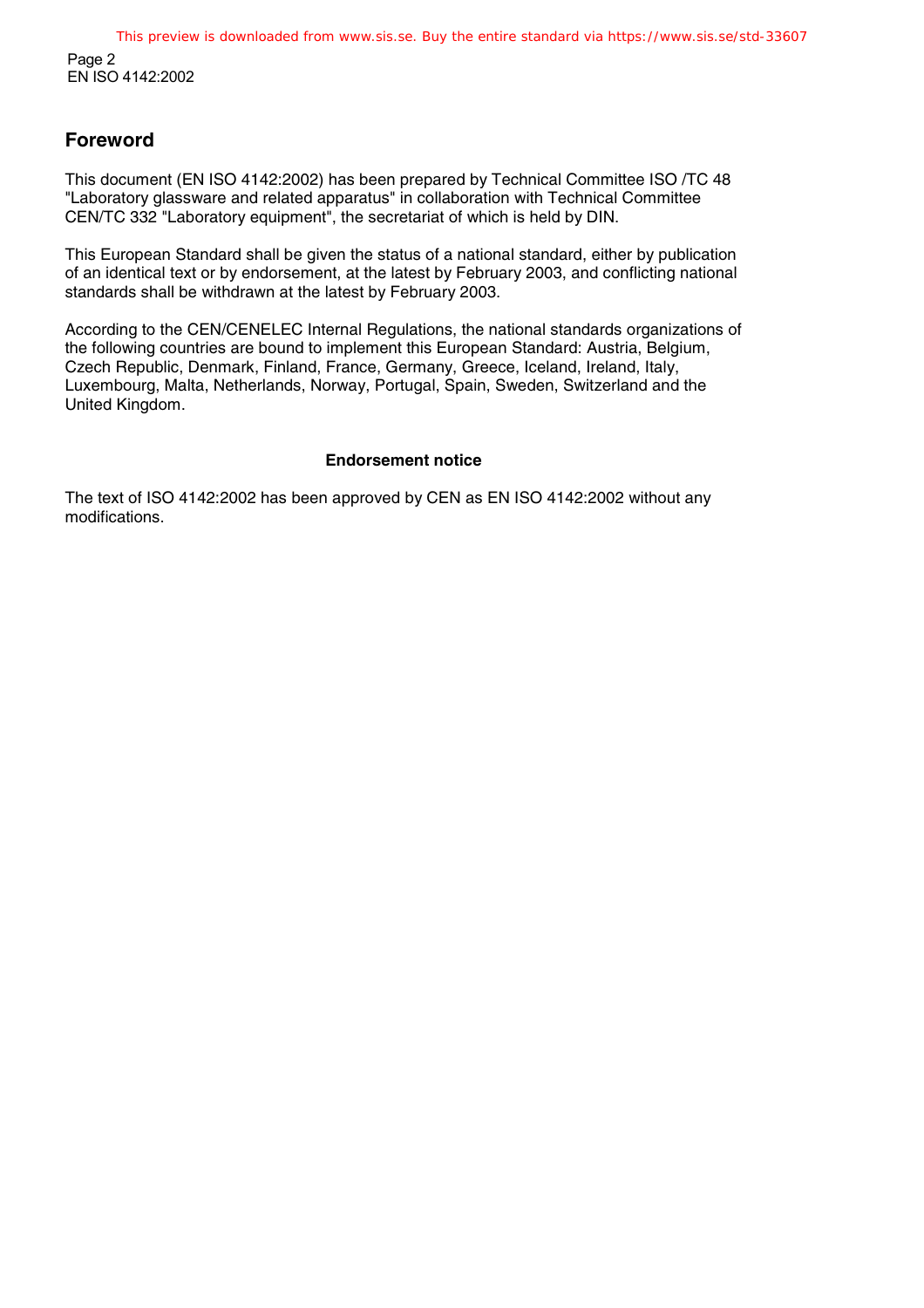Page 3 EN ISO 4142:2002

## **Laboratory glassware — Test tubes**

## **1 Scope**

This International Standard specifies a range of test tubes, suitable for general laboratory use, fabricated from borosilicate, neutral or soda/lime glass, which are designated Type I, Type II and Type III respectively.

### **2 Normative references**

The following normative documents contain provisions which, through reference in this text, constitute provisions of this International Standard. For dated references, subsequent amendments to, or revisions of, any of these publications do not apply. However, parties to agreements based on this International Standard are encouraged to investigate the possibility of applying the most recent editions of the normative documents indicated below. For undated references, the latest edition of the normative document referred to applies. Members of ISO and IEC maintain registers of currently valid International Standards.

ISO 695, Glass — Resistance to attack by a boiling aqueous solution of mixed alkali — Method of test and classification

ISO 719, Glass — Hydrolytic resistance of glass grains at 98  $^{\circ}$ C — Method of test and classification

ISO 1776:1985, Glass — Resistance to attack by hydrochloric acid at 100  $^{\circ}$ C — Flame emission or flame atomic absorption spectrometric method

ISO 3585, Borosilicate glass 3.3 — Properties

ISO 4803, Laboratory glassware — Borosilicate glass tubing

### **3 Classification and designation**

The following three types of test tubes are specified.

- Type I test tubes (borosilicate glass) are suitable for most usual laboratory applications. They will stand most temperatures commonly used, including boiling of samples. These test tubes are highly chemically resistant.
- Type II test tubes (neutral glass) are suitable for many less demanding applications, and will withstand moderate warming, e. g. in a water bath, and/or moderate temperature change. They should not be taken from the cold and placed directly into the hottest part of the flame without being preheated. Type II test tubes are chemically resistant and are suitable for use with samples which are susceptible to pH changes.
- Type III test tubes (soda/lime glass) are suitable for general mixing and simple laboratory work, and will withstand moderate warming, e. g. in a water bath, and/or moderate temperature change. They should not be placed into naked flames. Their chemical resistance is limited.

These type numbers are specific to this International Standard and should not be confused with similar numbering used in the hydrolytic resistance classification.

If a designation of test tubes is required, this shall be by reference to this International Standard ISO 4142, together with the type designation, the nominal size and the wall thickness of the test tube.